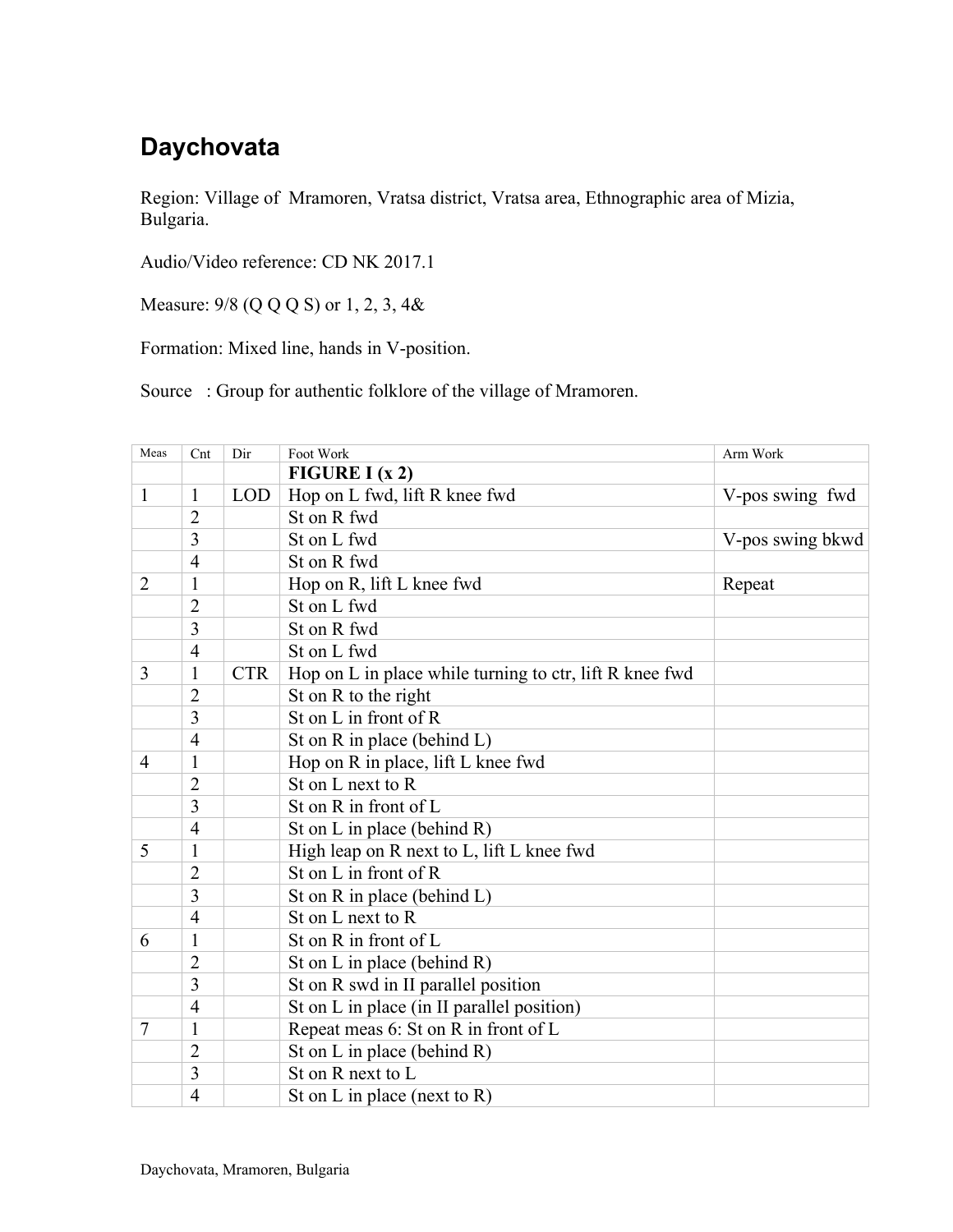|                          |                                |            | FIGURE II $(x1)$                                                                   |  |  |  |
|--------------------------|--------------------------------|------------|------------------------------------------------------------------------------------|--|--|--|
| 1                        | 1                              | <b>LOD</b> | Hop on L fwd, lift R knee fwd                                                      |  |  |  |
|                          | $\overline{2}$                 |            | St on R fwd                                                                        |  |  |  |
|                          | 3                              |            | St on L fwd                                                                        |  |  |  |
|                          | $\overline{4}$                 |            | St on R fwd                                                                        |  |  |  |
| 2                        | 1                              |            | Hop on R, lift L knee fwd                                                          |  |  |  |
|                          | $\overline{2}$                 |            | St on L fwd                                                                        |  |  |  |
|                          | 3                              |            | St on R fwd                                                                        |  |  |  |
|                          | $\overline{4}$                 |            | St on L fwd                                                                        |  |  |  |
| 3                        | $\mathbf{1}$                   | <b>CTR</b> | In place: St on R in front of L                                                    |  |  |  |
|                          | $\overline{2}$                 |            | St on L in place (behind $R$ )                                                     |  |  |  |
|                          | 3                              |            | St on R swd in II parallel position                                                |  |  |  |
|                          | $\overline{4}$                 |            | St on L in place (in II parallel position)                                         |  |  |  |
| $\overline{\mathcal{A}}$ | 1                              |            | Moving to the left by: St on R in front of L                                       |  |  |  |
|                          | $\overline{2}$                 |            | St on L to the left                                                                |  |  |  |
|                          | 3                              |            | St on R in front of L                                                              |  |  |  |
|                          | $\overline{4}$                 |            | St on L to the left                                                                |  |  |  |
| 5                        | 1                              |            | In place: Higher leap on R next to L, lift L knee fwd                              |  |  |  |
|                          | $\overline{2}$                 |            | St on L in front of R                                                              |  |  |  |
|                          | 3                              |            | St on R in place (behind L)                                                        |  |  |  |
|                          | $\overline{4}$                 |            | St on L next to R                                                                  |  |  |  |
| 6                        | 1                              |            | St on R in front of L                                                              |  |  |  |
|                          | $\overline{2}$                 |            | St on L in place (behind R)                                                        |  |  |  |
|                          | 3                              |            | St on R next to L in II parallel position                                          |  |  |  |
|                          | $\overline{4}$                 |            | St on L in place (in II parallel position)                                         |  |  |  |
| $\tau$                   | $\mathbf{1}$                   |            | Leap on both ft fwd to the ctr, lending on R with bent                             |  |  |  |
|                          |                                |            | knee while L calf is crossed behind R calf touching the                            |  |  |  |
|                          |                                |            | ground behind R heel with the top side of 4 <sup>th</sup> and 5 <sup>th</sup> toes |  |  |  |
|                          | $\overline{2}$                 |            | Pause                                                                              |  |  |  |
|                          | 3                              |            | Hop on R in place, lift L knee fwd                                                 |  |  |  |
|                          | $\overline{4}$                 |            | St on L bkwd                                                                       |  |  |  |
| 8                        | 1                              |            | Hop on L in place, lift R knee fwd                                                 |  |  |  |
|                          | $\overline{2}$                 |            | St on L in place                                                                   |  |  |  |
|                          | 3                              |            | Hop on R in place, lift L knee fwd                                                 |  |  |  |
|                          | $\overline{4}$                 |            | St on R in place                                                                   |  |  |  |
| 9                        |                                |            |                                                                                    |  |  |  |
|                          | $\mathbf{1}$<br>$\overline{2}$ | <b>CTR</b> | Repeat meas 3-8: In place: St on R in front of L                                   |  |  |  |
|                          | 3                              |            | St on L in place (behind R)                                                        |  |  |  |
|                          | $\overline{4}$                 |            | St on R swd in II parallel position                                                |  |  |  |
| 10                       | $\mathbf{1}$                   |            | St on L in place (in II parallel position)                                         |  |  |  |
|                          |                                |            | Moving to the left: St on R in front<br>of L                                       |  |  |  |
|                          | $\overline{2}$                 |            | St on L to the left                                                                |  |  |  |